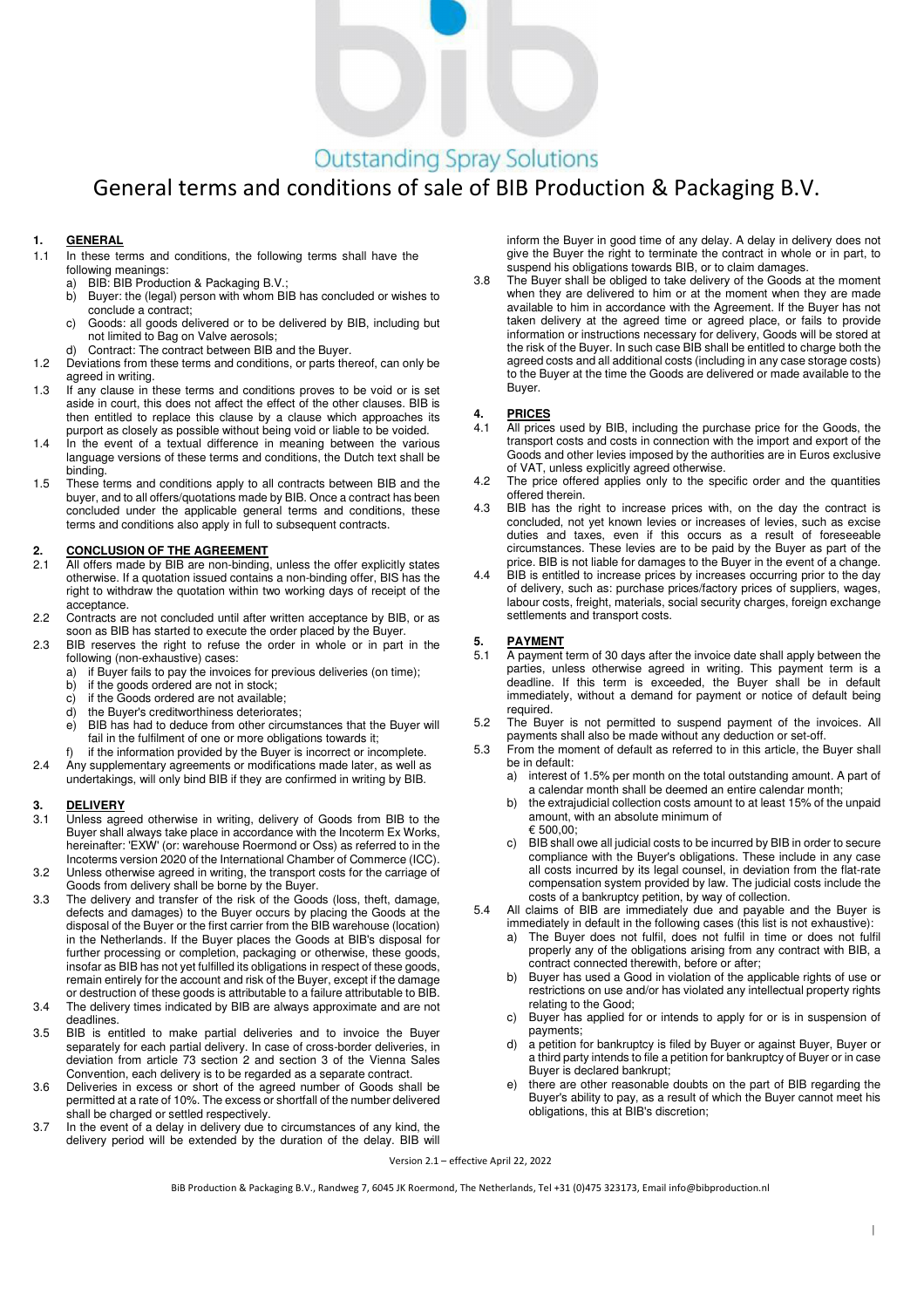# **Outstanding Spray Solutions**

## General terms and conditions of sale of BIB Production & Packaging B.V.

- f) an application for the Debt Rescheduling (Natural Persons) Act has been submitted by the Buyer or is declared applicable to the Buyer or any form of debt rescheduling is proposed;
- g) a third party levies a seizure (conservatory or executory) on the Buyer;
- h) if Buyer is dissolved and liquidated;
- i) after discontinuation or transfer of the business by the Buyer;
- collateral provided has been nullified or reduced in value.
- 5.5 In the event of default and in the cases (a up to and including j), but not limited to, BIB is entitled to suspend the delivery of (as well as the production or processing of) Goods destined for delivery, without prejudice to BIB's right to demand simultaneous advance payment or proper (additional) security for the claims of the Good(s) to be delivered, such at BIB's discretion. If the Buyer has provided no security or insufficient security, BIB shall be entitled to dissolve the contract wholly or in part, and the Buyer shall then be liable to pay compensation for the loss which BIB suffers as a result. Such damages in case of full or partial dissolution of the contract are now for then fixed at an immediately payable penalty of 20% of the invoice amount relating to the dissolution, without prejudice to BIB's right to claim further damages as well as compensation for recourse costs.
- 5.6 After the Buyer has as yet complied with his obligations and/or provided sufficient security, BIB shall have at its disposal the delivery period which, taking into account the possibilities then existing in the business of BIB and/or of BIB's suppliers, is necessary for delivery of the Goods.
- 5.7 Payments made by the Buyer shall first be applied to settle the costs owed, then the interest and then the longest outstanding invoices. This is irrespective of the notice/indication of payment given by the Buyer.

#### **6. RETENTION OF TITLE**

- 6.1 Sale and delivery shall take place under extended retention of title. Ownership of the Goods sold, delivered and to be delivered, including those already paid, is reserved until all claims - including interest and costs - of BIB against the Buyer on the basis of the Agreements have been settled. As long as the ownership of the delivered Goods has not passed to the Buyer, the Buyer cannot and may not pledge the Goods, transfer their ownership or grant third parties any other security right over them for debts, loans or other financial arrangements.
- 6.2 The purchaser is obliged:
	- a) to store the Goods with due care, in a dry environment and as the recognisable property of BIB, and to keep them properly insured and insured against fire, explosion and water damage as well as against theft. The buyer is held to make the policy of the aforementioned insurance and the proofs of payment of the premium thereof available to BIB for inspection on demand. In the event of a breach of this provision, the purchase price will become immediately due and payable in full;
	- b) to inform BIS immediately if third parties claim rights in respect of the Goods delivered by BIB to the Buyer, in the event that BIB still has any amount to claim from the Buyer on account of the delivery of these Goods. In that case, BIB is entitled to immediately take possession of the Goods in question. In such case, the Buyer is liable for all costs which this entails. BIB is obliged not to redeliver these Goods until BIB has been paid in full or adequate security has been given in respect of its claim(s), at BIB's discretion;
	- c) to pledge newly formed Goods to BIB if BIB cannot invoke its retention of title because Goods have been mixed up or deformed.
- 6.3 BIB is entitled, if the Buyer is late with payment or if there is a well-founded reason to assume that the Buyer will not pay or will pay late or is experiencing or is likely to experience payment difficulties, to seize its property or have it seized and to sell it to third parties.
- 6.4 In the event that BIB claims ownership of Goods subject to retention of title pursuant to clause 6.1, the Buyer now unconditionally and irrevocably authorises BIB, or third parties to be designated by BIB, to enter all those places where BIB's property is located and to repossess those Goods if the Buyer remains in default.
- 6.5 BIB shall be granted access to the Goods delivered by it under penalty of an immediately due and payable fine of € 10,000.00, to be increased by

a penalty of € 1,000.00 per day for as long as the 'breach' continues, such up to a maximum of  $\epsilon$  30,000,00 without the need for BIB to give the Purchaser notice of default and without prejudice to BIB's right to claim full compensation in addition.

- 6.6 If and insofar as the country of destination of the Goods offers more farreaching possibilities in respect of the retention of title, these more farreaching possibilities shall apply.
- 6.7 In addition to the foregoing, BIB expressly reserves a right of retention in respect of all products of the Buyer in respect of which BIB acts as holder until the Buyer has completely fulfilled his obligations on any account whatsoever towards BIB or has provided security otherwise.

#### **7. COMPLAINT REPORT**

- The quantities as stated on transport tickets or similar documents are deemed to be correct if no complaint is made immediately after delivery or provision.
- 7.2 On delivery of the Goods, the Buyer has the obligation to examine whether the Goods conform to the Agreement, both as regards external characteristics and functionally. Notifications of complaints about Goods must be notified in writing to BIB by the Buyer within 5 working days after receipt, on pain of forfeiture of all rights and claims. The notification of complaint must contain an accurate description of the nature, extent and grounds of the complaint and furthermore the article number, the order number, a copy of the packing note as well as the batch serial code of the batch delivered. A sample of the Goods showing the defects, preferably completed with digital photographs, must be delivered to BIB at the same time as the notice of complaint.

Complaints that relate to deviations which could not reasonably have been detected on receipt (hidden defects) are to be reported in the same way as described in clause 7.2, within 5 working days after the Buyer has detected a defect. BIB cannot be held liable for a hidden defect reported later than 1 year (365 days) after delivery by the Buyer.

- 7.3 Any complaint about an invoice must be made in writing within 8 days of the invoice date on pain of forfeiture of all rights and claims, failing which the invoice shall be deemed correct and undisputed.
- 7.4 Data and images in the catalogues and on the website of BIB only give an impression of the Good and are not binding for BIB.
- 7.5 BIB is entitled to investigate the merits of a complaint or to call in an expert to investigate the merits of a complaint, all at BIB's discretion.
- 7.6 BIB will determine whether a complaint is well-founded. If a complaint is well-founded, BIB will remove the complaints in respect of the Goods by replacing or crediting the invoiced Good, at BIB's discretion.
- 7.7 BIB will only take back Goods after it has given its prior written consent. The purchaser must return the Goods himself in proper packaging. Only in the case of a well-founded complaint are the costs of return for BIB. If the Buyer returns the Goods without BIB's prior written consent and/or if the Buyer returns the Goods without complying with BIB's return instructions, all costs associated with the return will be for the account of the Buyer. In such case, BIB shall be free to store or cause to be stored the Goods for the account and risk of the Purchaser.
- 7.8 Legal claims by the purchaser on account of non-conformity, deviations in weight or numbers must be brought before a court authorised under these terms and conditions no later than twelve months after notification of complaint, on pain of forfeiture of all rights and claims, unless rights under applicable treaties, laws and regulations have lapsed earlier.

#### **8. LIABILITY**

- 8.1 BIB is not liable for losses suffered by the Buyer except and insofar as the Buyer can prove wilful intent, gross negligence and/or deliberate recklessness on the part of the management or the executive officers belonging to BIB.
- 8.2 Damages shall in any case include damages for dissolution, damages for breach of statutory duty, damages for tort and claims for unjust enrichment.
- 8.3 BIB is in no case liable for pure financial loss, physical injury or death, loss of profit, lost turnover, missed savings, impairment of goodwill or similar losses however arising, labour costs, standstill damage and damage through business stagnation, interest costs, irrespective of how

Version 2.1 – effective April 22, 2022

BiB Production & Packaging B.V., Randweg 7, 6045 JK Roermond, The Netherlands, Tel +31 (0)475 323173, Email info@bibproduction.nl